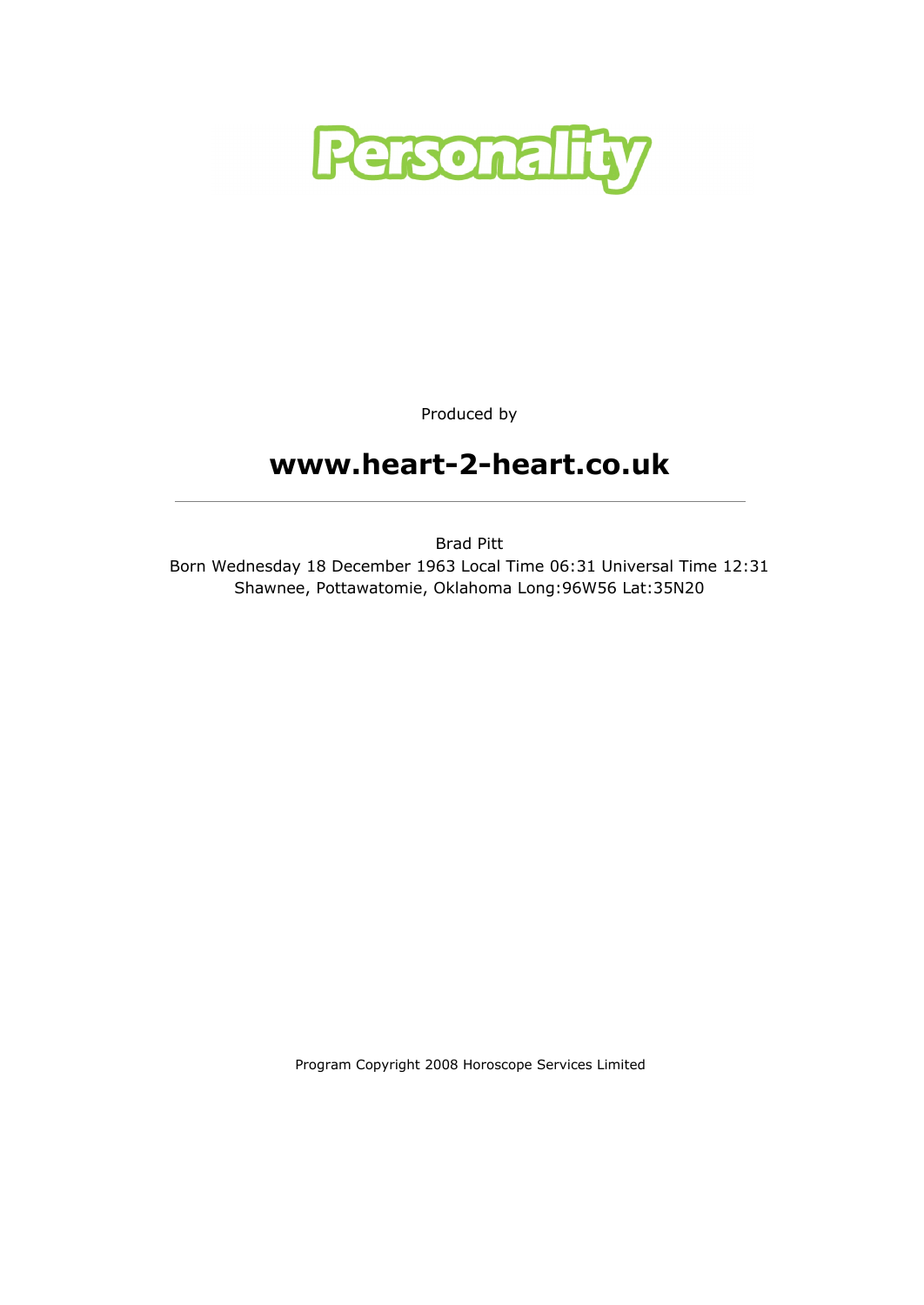

Brad Pitt Born Wednesday 18 December 1963 Local Time 06:31 Universal Time 12:31 Shawnee, Pottawatomie, Oklahoma Long:96W56 Lat:35N20

Geocentric Tropical Placidus True Node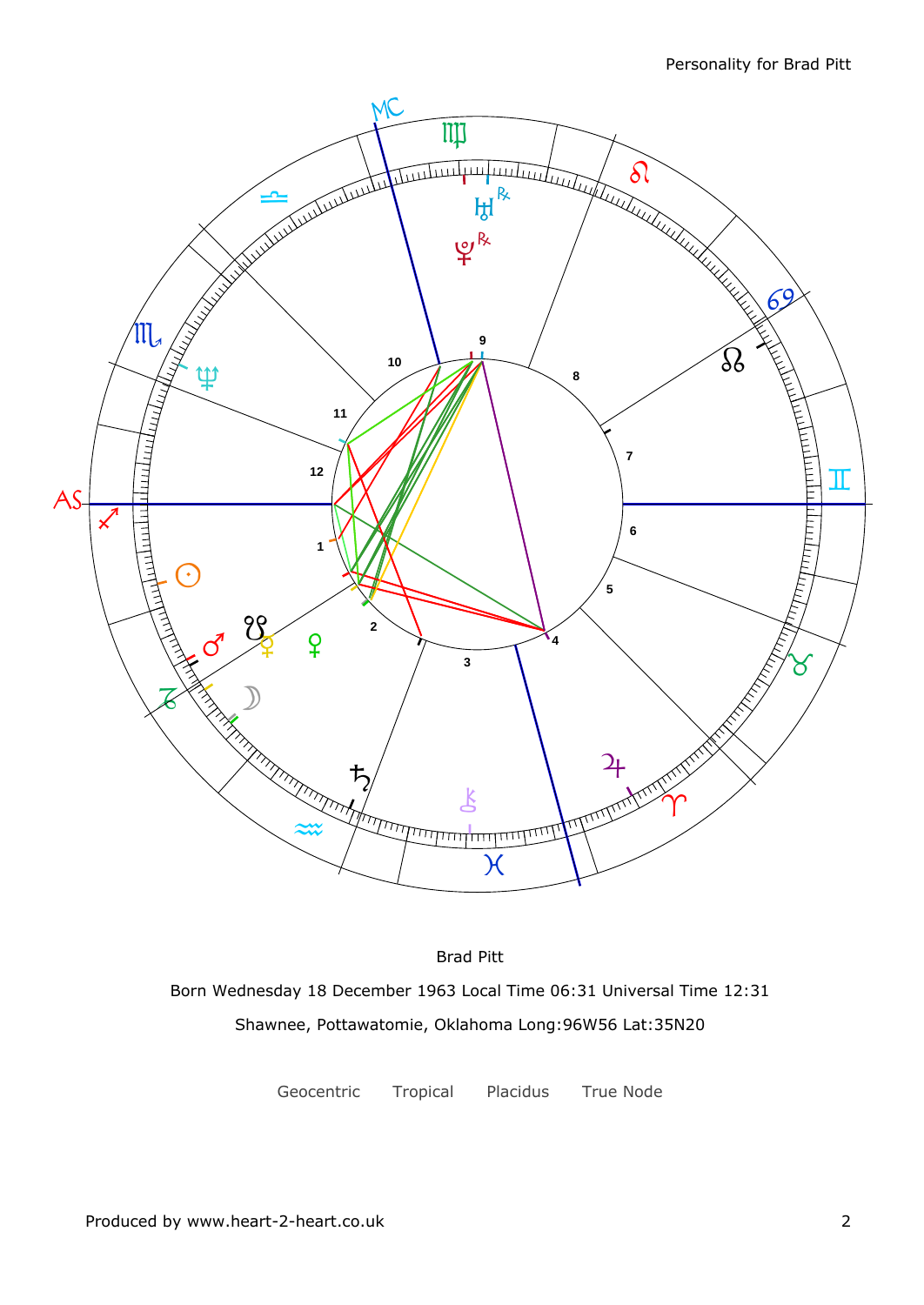| Planet/Point | Glyph                 | Sign          | Glyph                      | Position    |                 |
|--------------|-----------------------|---------------|----------------------------|-------------|-----------------|
| Sun          | $(\cdot)$             | Sagittarius   | $\boldsymbol{\mathcal{Z}}$ | 25°51'43"   | 1st             |
| Moon         |                       | Capricorn     | $\overline{\mathcal{L}}$   | 22°49'54"   | 2nd             |
| Mercury      |                       | Capricorn     | $\overline{\mathcal{L}}$   | 16°06'33"   | 2 <sub>nd</sub> |
| Venus        | ¥                     | Capricorn     | $\overline{\mathcal{L}}$   | 23°28'12"   | 2 <sub>nd</sub> |
| Mars         | ්                     | Capricorn     | $\overline{\mathcal{L}}$   | 10°01'36"   | 1st             |
| Jupiter      | 4                     | Aries         | $\Upsilon$                 | 9°50'03"    | 4th             |
| Saturn       | $\bm{\mathit{t}}_{2}$ | Aquarius      | $\approx$                  | 19°08'38"   | 2 <sub>nd</sub> |
| Uranus       | ਸ਼੍ਰ                  | Virgo         | Щ                          | 10°04'06" R | 9th             |
| Neptune      | ψ                     | Scorpio       | $\mathfrak{m}$             | 16°48'10"   | 11th            |
| Pluto        | ೪                     | Virgo         | Щ                          | 14°13'42" R | 9th             |
| Ascendant    | AS                    | Sagittarius   |                            | 11°54'19"   |                 |
| MidHeaven    | MC                    | Virgo         | Щ                          | 26°58'38"   |                 |
| North Node   | $\Omega$              | Cancer        | 69                         | 11°09'50"   | 7th             |
| Chiron       | Ŗ                     | <b>Pisces</b> | $\chi$                     | 10°34'42"   | 3rd             |
|              |                       |               |                            |             |                 |

### Planetary Positions

#### House Cusp Positions

| House          | Sign                     | Position | House | Sign                    | Position |
|----------------|--------------------------|----------|-------|-------------------------|----------|
| 1              |                          | 11°54'   | 7     | Ш                       | 11°54'   |
| $\overline{2}$ | $\overline{\mathcal{A}}$ | 14°30'   | 8     | 69                      | 14°30'   |
| 3              | $\approx$                | 21°21'   | 9     | ১৷                      | 21°21'   |
| 4              | $\chi$                   | 26°58'   | 10    | $\mathbb{I} \mathbb{I}$ | 26°58'   |
| 5              | $\boldsymbol{\gamma}$    | 26°41'   | 11    | $\rightleftharpoons$    | 26°41'   |
| 6              | $\rtimes$                | 20°48'   | 12    | $III_{\mathcal{A}}$     | 20°48'   |

#### Element Emphasis - Total Points

| Air | Fire | Earth | Water | Cardi |
|-----|------|-------|-------|-------|
|     | 10   | 17    |       | 15    |

| ire <sup>.</sup> | Earth | Water | Cardinal | Fixed | Mutable |  |  |
|------------------|-------|-------|----------|-------|---------|--|--|
| 10               |       |       | ⊥◡       |       |         |  |  |

### Planetary Weight Point System

| Sun and Moon          |                           | 4 points each Uranus, Neptune & Pluto $\vert$ 1 point each |             |
|-----------------------|---------------------------|------------------------------------------------------------|-------------|
| Mercury, Venus & Mars |                           | 3 points each   Ascendant (Rising Sign)                    | $ 4$ points |
| Jupiter & Saturn      | 2 points each   Midheaven |                                                            | 2 points    |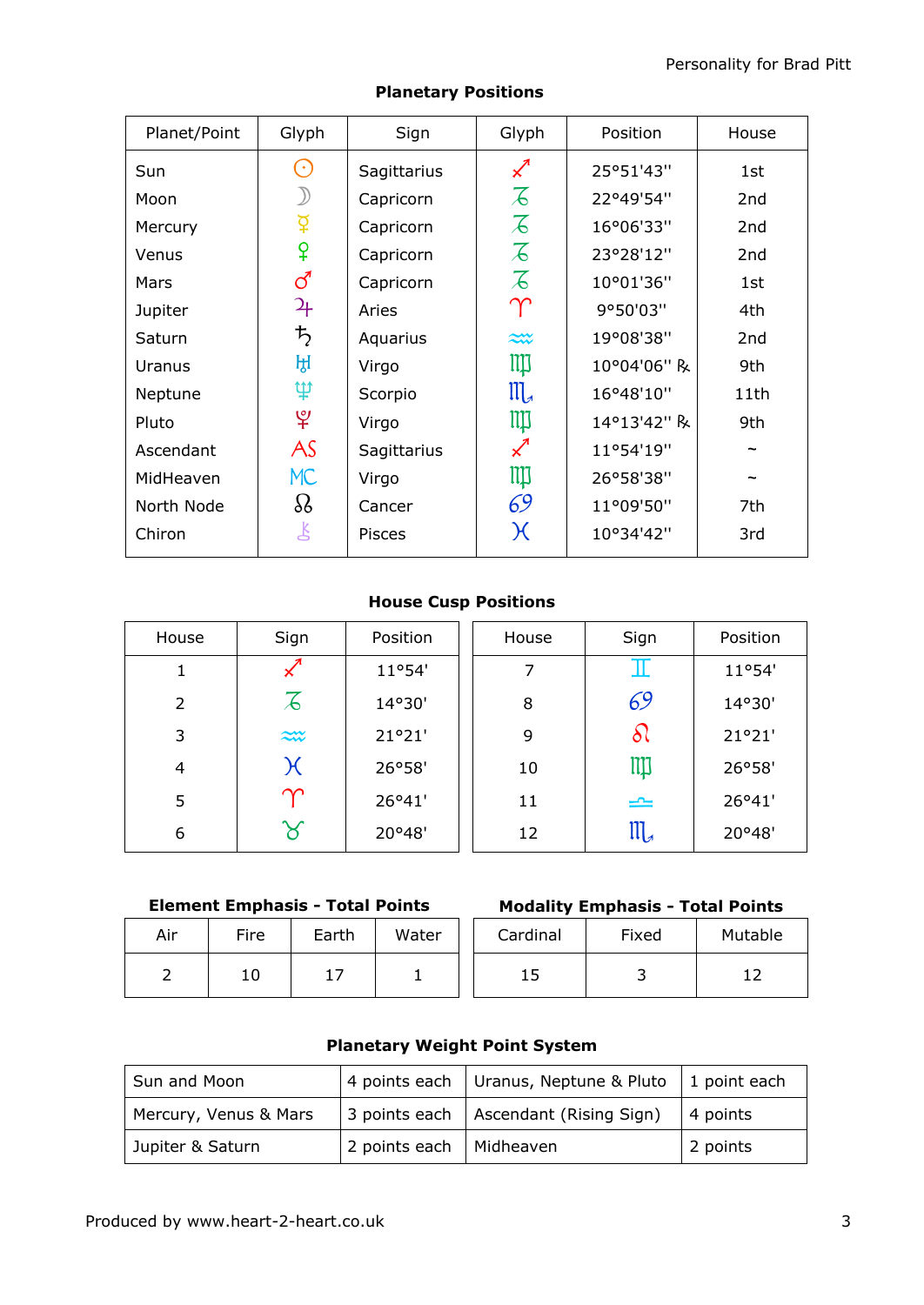

#### Planetary Aspects

#### Harmonious Aspects Challenging Aspects

| Conjunction |             | 0°           | Semisquare     |          | 45°         |
|-------------|-------------|--------------|----------------|----------|-------------|
| Semisextile | $\bm{\vee}$ | $30^{\circ}$ | Square         |          | 90°         |
| Sextile     | $\ast$      | $60^{\circ}$ | Quincunx       |          | $130^\circ$ |
| Trine       |             | 120°         | Sesquiquadrate | 曱        | 135°        |
|             |             |              | Opposition     | $\sigma$ | $180^\circ$ |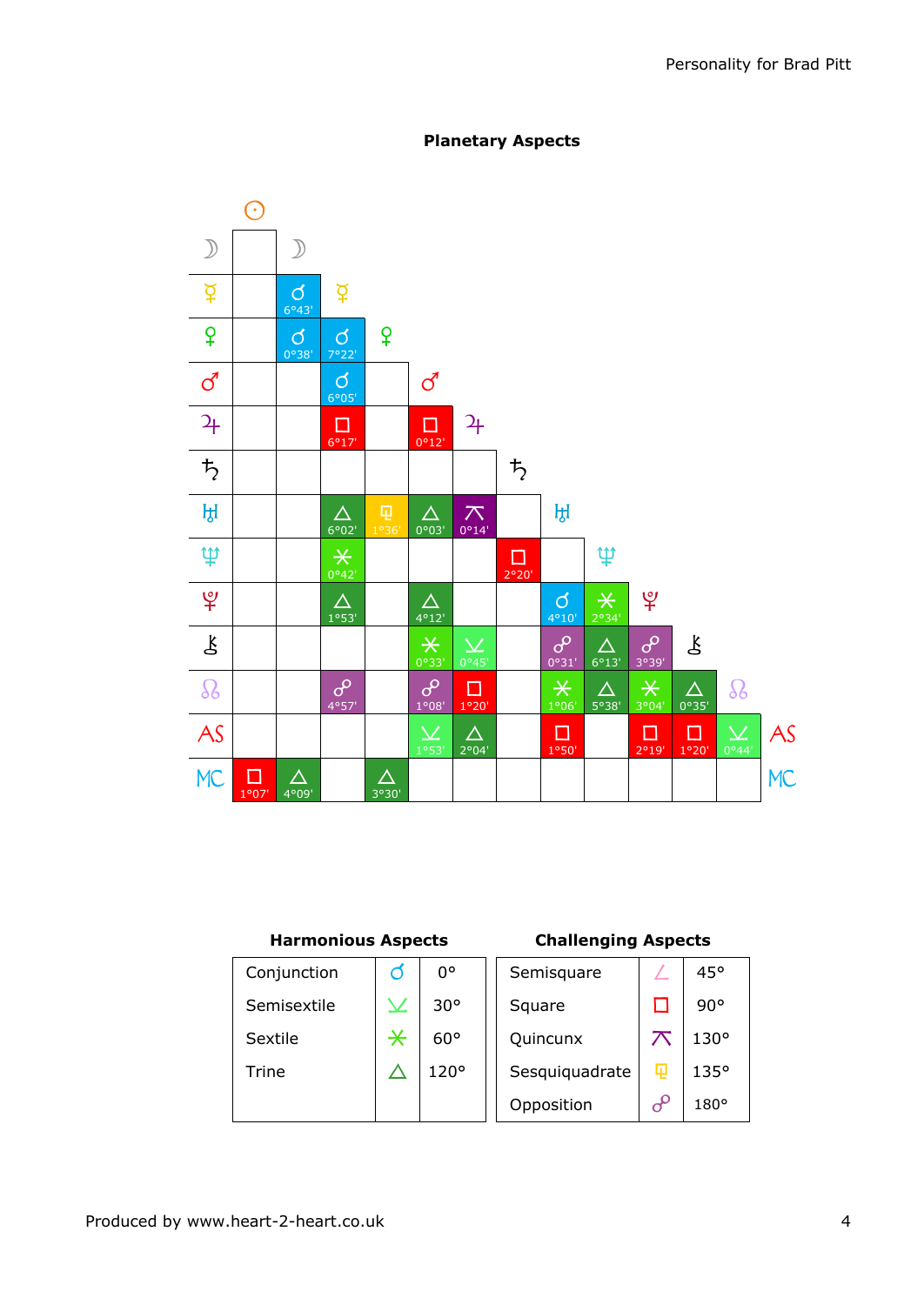#### Hello Brad,

Welcome to your Personality Profile, please check the birth details of your horoscope are correct. This report sets out to give you an assessment of your personality and character development by interpreting the different parts of your birth chart.

Your birth chart represents a map of the solar system for the exact time and place of your birth, it's a blueprint of your personality and represents a set of potentials, with the contents being added through the experiences of life.

Most people are aware of the Sun's zodiac sign that they were born under, however, it's not only the Sun sign that exerts a powerful influence over the birth chart and character. The Rising Sign, the Moon, the planets, the angles they form to each other, called 'aspects', their zodiac sign and house positions also play an important role.

As you read through this analysis, you will occasionally notice that contradictory information may be given. This is to be expected, as each individual's character is extremely complex. For example, at times we can be aggressive and confident, and at other times withdrawn and moody. And if planetary patterns seem to be repeated time and time again, that's because the analysis is focusing on a particular and very important strength or weakness within your character.

The birth chart is comprised of three basic factors.

**1.** The Planetary Aspects (angles) formed between the Sun, Moon and planets, as seen from the Earth, are represented by the lines in the centre of your chart and the intensity is indicated by the number of stars each aspect is given in the report.

2. Each planet is located in a particular Sign of the Zodiac. The symbols for each Zodiac Sign are placed around the edge of the birth chart, Aries, Taurus, Gemini, Cancer, Leo, Virgo, Libra, Scorpio, Sagittarius, Capricorn, Aquarius, and Pisces.

**3.** Each planet is also located in a particular House, numbered 1 to 12 in the birth chart.

How the planetary positions of your birth chart relate to each other are interpreted on the following pages outlining your potential development. Your birth chart, is indeed unique, although many people may have, for instance Mars in Scorpio, or Venus in Capricorn, and hence have certain traits in common, the number of ways in which the three factors of Planetary Aspects, Zodiac Signs and Houses can be combined is infinite.

The 'Aspects' are given a Star Rating from one to five to show their relative importance in the Profile. To the right of each pair of 'aspect' symbols is a group of five stars  $\star \times \star \star \star$ , the more dark stars there are the more important the connection. The keys for the planets and the other symbols and terms used are given at the back of the report.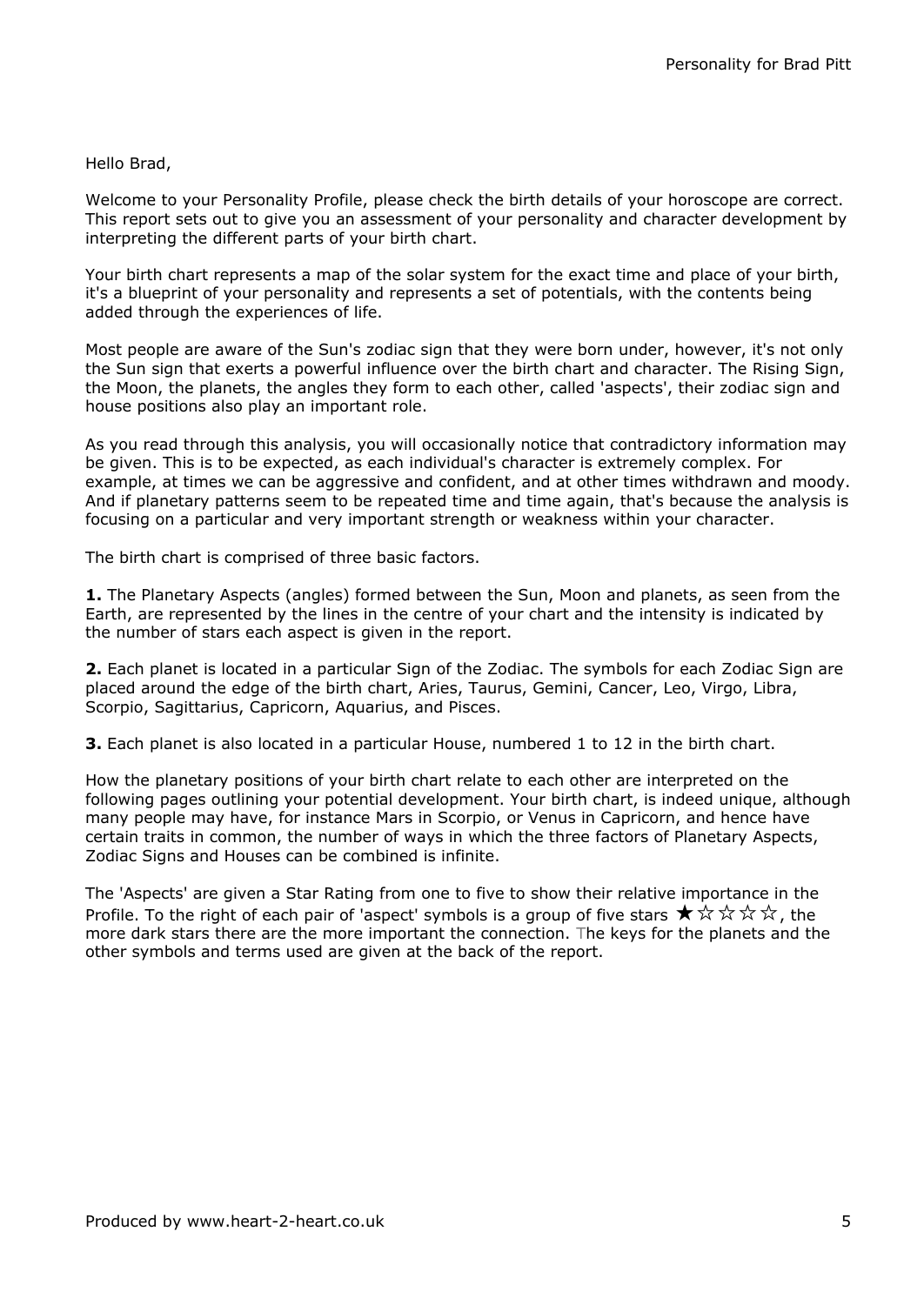#### Personality Profile Interpretation

Your birth chart shows the exact positions of the planets at your time of birth. It also tells you the sign of the Zodiac that was rising at your time of birth, known as your 'ascendant'. How the planetary positions of your birth chart relate to each other are interpreted on the following pages outlining your potential development. The interpretation begins with your overall character and temperament.

#### Brad's character

#### Brad's dependability

You are solid and dependable, having perseverance and staying power. You can endure situations, far longer than most, determined to see them through to the end. In fact, you often have the end in sight even before you begin. You are strongly sensual, in the sense of needing to feel the physical proof of things. That is, 'what can't be touched isn't real'. This applies equally to intellectual concepts, you like abstractions to be explained and made understandable in a logical, practical, way. When they are not, you can show your objection by becoming stubborn and uncooperative.

#### Brad's thoughtfulness

You need to develop and maintain your powers of self-expression and perception. Not that these faculties don't function, but you tend sometimes to let them slide and therefore, your capacity for insight and awareness can become subdued and clouded.

#### Brad's emotions

You might find it difficult at times to relate to, and appreciate, others on an emotional and instinctive level. This may also apply to your experience of your own inner life. Try to maintain a more permanent sensitivity towards your own and others feelings.

#### Brad's temperament

#### Brad's consistency

Your ability for concentration and discipline may be somewhat erratic at times. Accordingly, others might find it difficult, albeit mistakenly, to feel from you a corresponding sense of conviction and constancy.

### $AS$

#### The Ascendant or Rising Sign

Represents the area of life concerned with your sense of self-identity, the impression you give and how others see you.

### AS in  $\chi$ <sup>1</sup>

#### Self-identity

Possessing the courage of your convictions, other people's opinions won't matter. Believing in yourself, you tend to attract good fortune and unusual opportunities. Ambitions are geared to large scale goals but beware the tendency to take things for granted and assume that everything will go your way.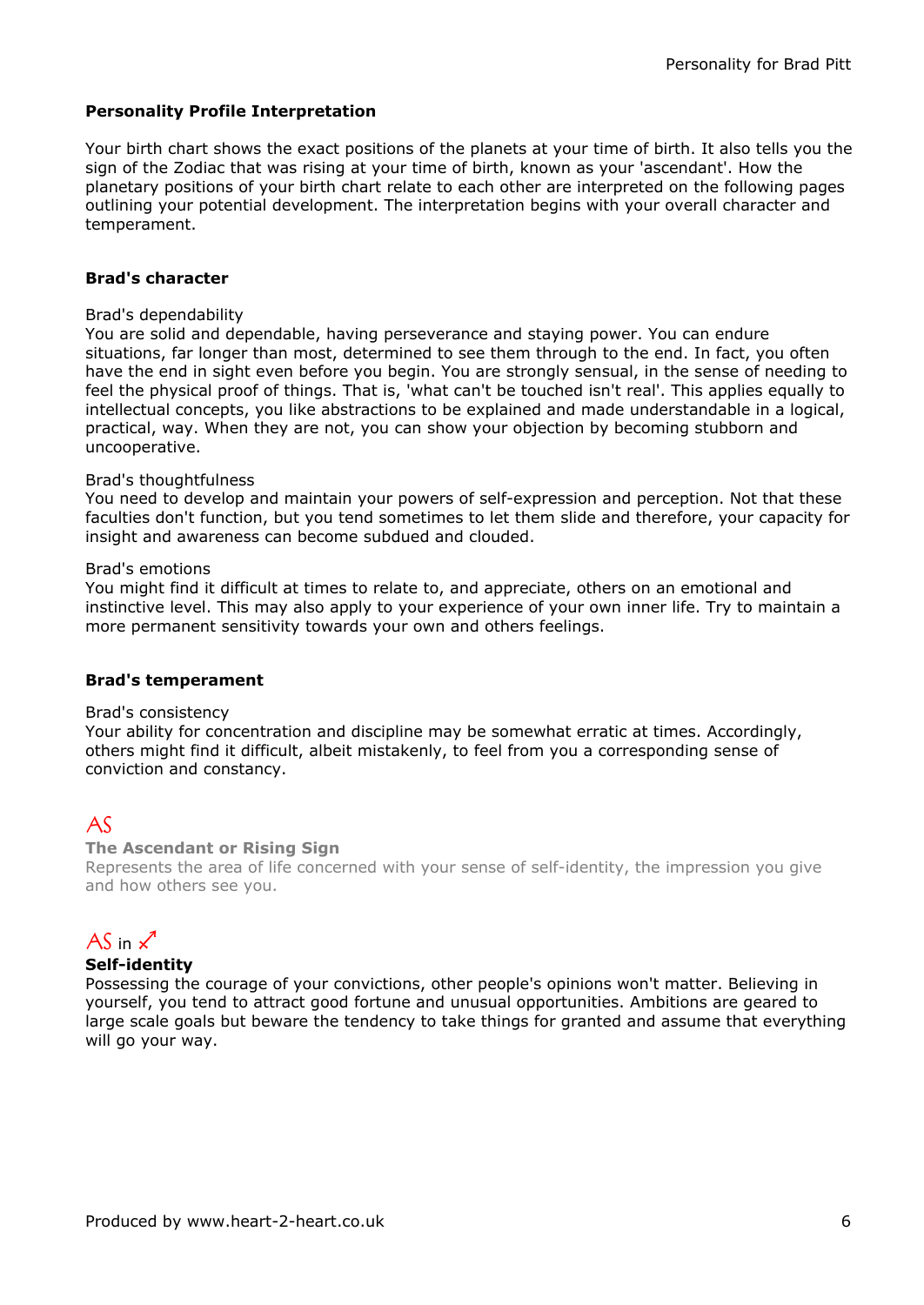### $AS \times d \star x$

#### Watch what you say

You have a lot of nervous energy, which needs to be directed in positive ways. You find it difficult to relax and be still, always needing to be on the go or doing something, but often not quite sure what. As a result, you can occasionally waste a lot of time and useful energy just going around in circles and getting nowhere.

You're not afraid to speak your own mind. While this can at times be a positive quality, there will also be times when you tend to speak without first giving thought to the effects of your words on other people and therefore you end up saying hurtful or annoying things without even noticing it.

# $AS \triangle 7$  \*\*\*\*\*

#### Motivation

You have an optimistic outlook on life. You're confident in your own creative talents, perhaps sometimes a little over-confident, but you always try to achieve something positive with your life.

Not content with standing still or remaining in a comfortable rut, you're open to expanding your range of experiences, to meeting new people, seeing new places, considering new ideas.

Whilst you generally want to expand your horizons, there will also be times when you'll tend to sit back and wait for new experiences to come to you. In other words although you have ambitious plans, quite often you'd prefer to achieve them with the minimum of effort on your part! Take care, or they'll never actually be achieved. The self-discipline and self-motivation you need to achieve what you desire will need to be developed.

### $AS \ \Box \ \mathbb{H} \ \star \star \star \star \star$

#### Shocker

You have a restless and erratic temperament. Possibly your experiences as a child have left you feeling afraid to get too close or too dependent on others.

You insist on going your own way and doing your own thing, but your demands for complete freedom from responsibility will create inevitable conflicts especially in your relationships. If you feel that you are being tied down, in spite of all your efforts to avoid such a situation, you will break away from the restricting influence, often in ways that will surprise or even shock others, often quite deliberately.

However, you'll also have to learn that if you're not around for others when they need you most, you can't expect them to be around when you need them!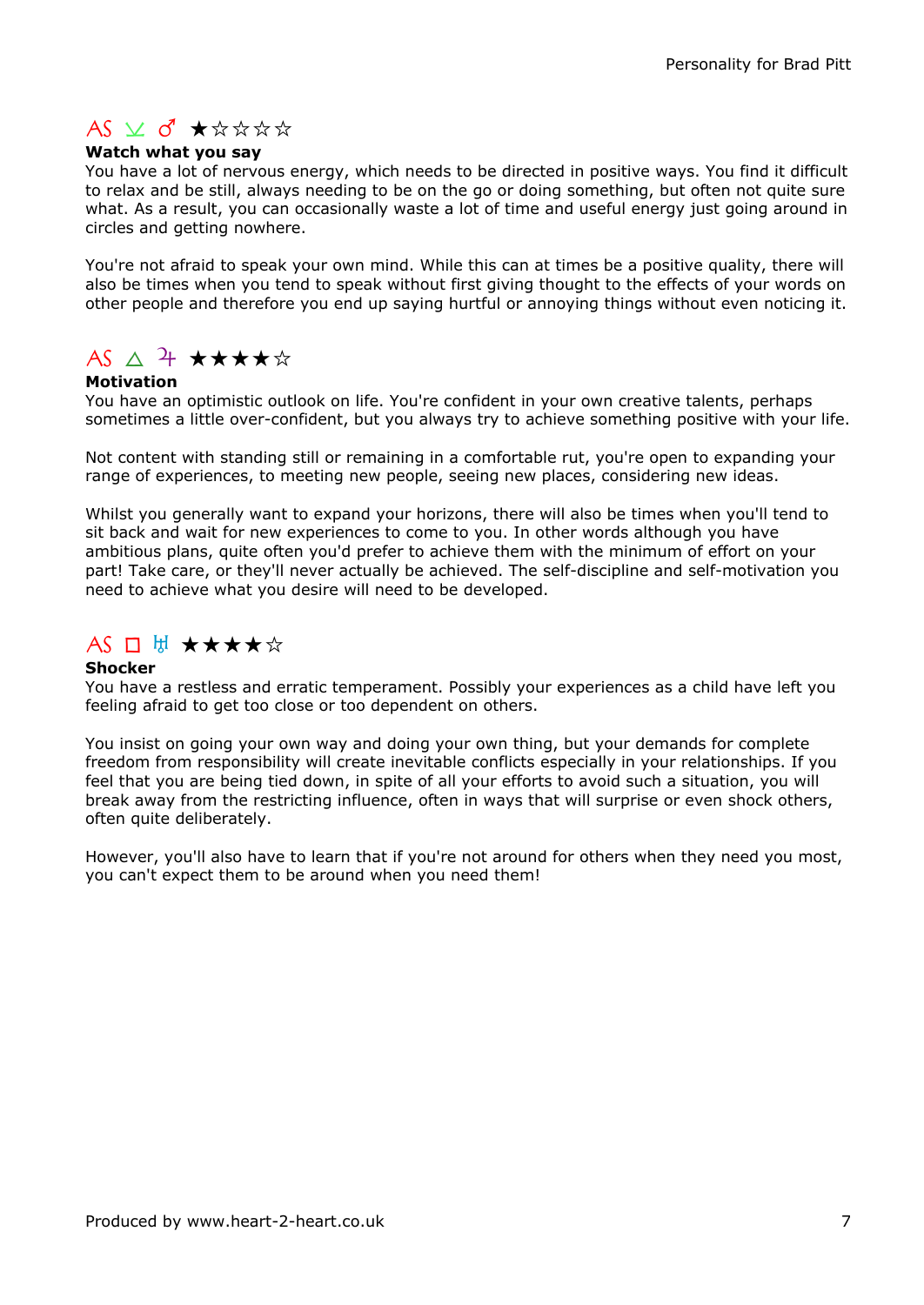## $AS \Box \n\mathcal{L} \star \star \star \star \star$

#### **Recognition**

You have a deep-seated need to be in control. You project yourself as a powerful individual who needs to be reckoned with. You will often attempt to take charge, feeling that you are the only person who is able to create order out of the chaos you perceive around you.

However, this attitude, together with a refusal to compromise or back down, can occasionally bring you into conflict with parents or other people in authority. Your personal relationships may also become a battleground in which you or your partner attempt to dominate and manipulate the other in order to show who is really the boss.

Nevertheless, if you can learn to compromise where necessary, and not push other people past the limits of their tolerance, you're capable of achieving great things. You have the ability to manage other people effectively to help you achieve your goals, and the willpower and determination to succeed at all costs, but you must be prepared to give those who help you recognition for their assistance.

### $\odot$

#### The Sun

Your essential self, the focus of your being. It indicates what you are striving to become as an individual.

# $\bigcirc$  in  $\mathcal{L}$

#### Vitality

Your nature is outgoing and open-minded, with a need to explore and find out what's just over the horizon. This need can be expressed literally through travel, or on a more mental level through the exploration of ideas and philosophical systems. You may combine both. You're adaptable and versatile, able to make the most out of any situation. You see life as a great adventure and it's the future and future possibilities that really draw you on.

However, at times, you may be prone to exaggeration and your blindly optimistic and boisterous nature may make you somewhat careless and irresponsible.

1st house

The area of life concerned with your sense of self-identity.

#### $\Theta$  in 1st House

#### Self expression

You have a need to be noticed. Your sense of self-worth and individuality is tied up with the impact you have on others. You don't like to go unnoticed, but need to be in the forefront of things where you'll be seen as someone whose ideas and opinions are worth considering.

However, this need to push yourself forward can be overdone, making you appear to be pushy or arrogant. In reality you're actually extremely sensitive to other people's views of you, so you may tend to over-compensate by expressing yourself too strongly.



#### The Moon

Represents the emotional and compassionate side of your nature and your immediate emotional reaction to life pleasures and problems. It also indicates attitudes instilled in early childhood.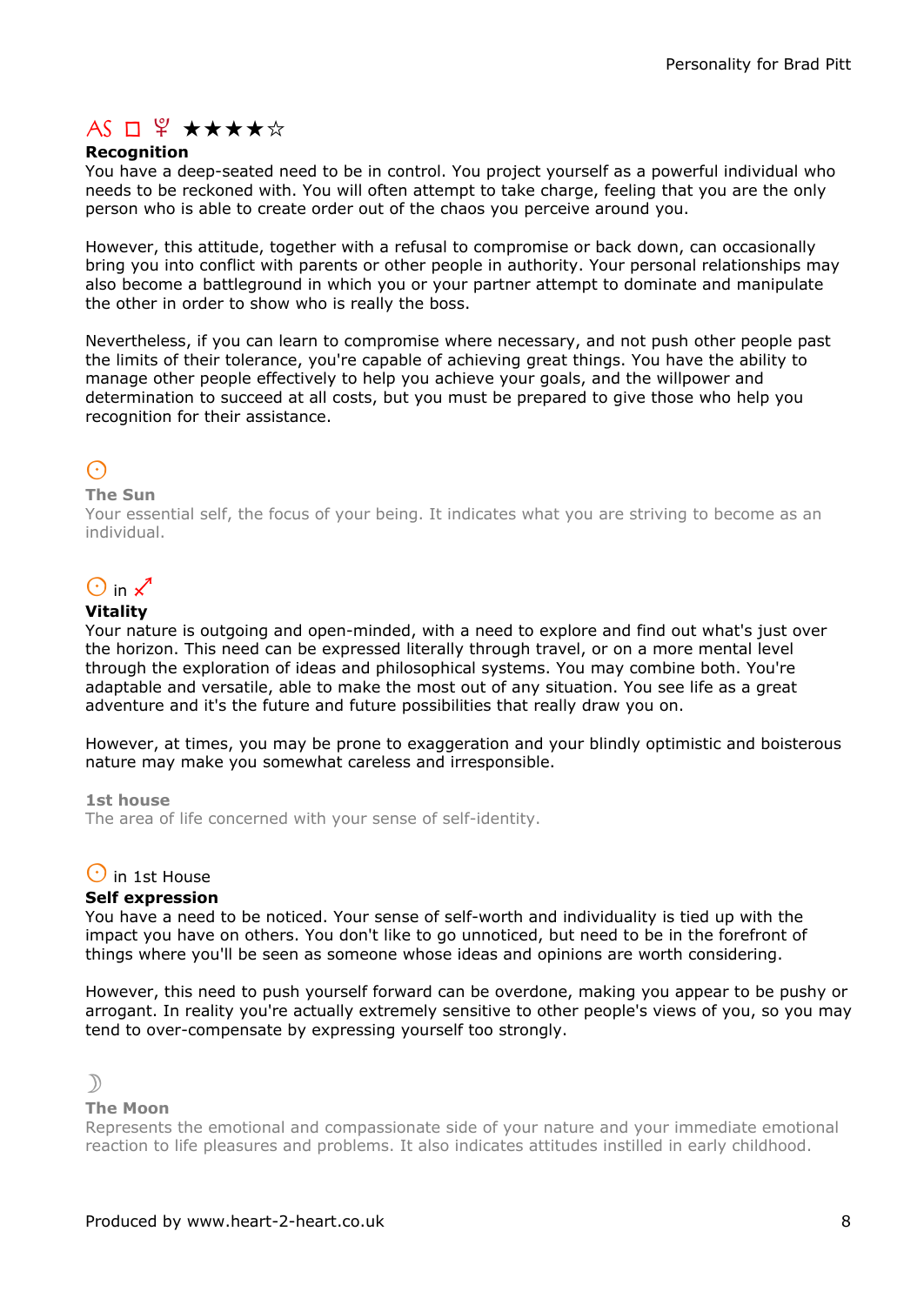

#### **Habits**

Your way of behaving may be influenced by a deep need for something that's secure and permanent in your home and emotional life. This may be the result of a lack of such material and emotional security in your childhood or the result of values inherited from your parents.

#### 2nd house

Possessions and what you own, accumulation of wealth and resources or acquired skills and gifts which give you a sense of value, worth and personal security.

#### $\mathcal D$  in 2nd House

#### Attitudes, emotions and specific needs

Past experiences will have resulted in a need for possessions and material wealth in order to feel comfortable and at ease with yourself. The fluctuating nature of the Moon, however, means that your finances may be subject to changes and instability.

You may also have an emotional attachment to the things you own, particularly things that are in some way related to your past or your family. You have probably inherited your sense of values from your family background, particularly from your mother.

### $D$  d  $9 + x x x x$

#### Emotional uncertainty

You have a strong imagination. You're able to absorb information quickly and therefore learning comes fairly easy to you.

However, your emotions may at times overrule your common sense, clouding your thinking and making it difficult for you to be rational and think clearly. At other times you may think too heavily about what should simply be experienced as an emotion. Try to achieve a balance between the two. The best thing to do is to go with the flow, go with how you feel.

### $\partial$  o  $\Omega$  \*\*\*\*\*

#### Emotional trust

You're sensitive to the needs and feelings of others. You try to be friendly with everyone and will try to put people at their ease if you feel that there's any tension between you. You're sensitive enough to feel hurt if your friendship is rejected, but you're unlikely to show this openly. Your family life as a child was probably pleasant and supportive and taught you how to manage your affairs, which has prepared you well for having a family and home of your own.

You would do well in any occupation that brings you before the public, since you're genuinely concerned with the problems of others and are ready to do what you can to help. This quality comes across and people feel that they can trust you.

#### d

#### **Mercury**

Represents your communication skills and how you think and receive information from others.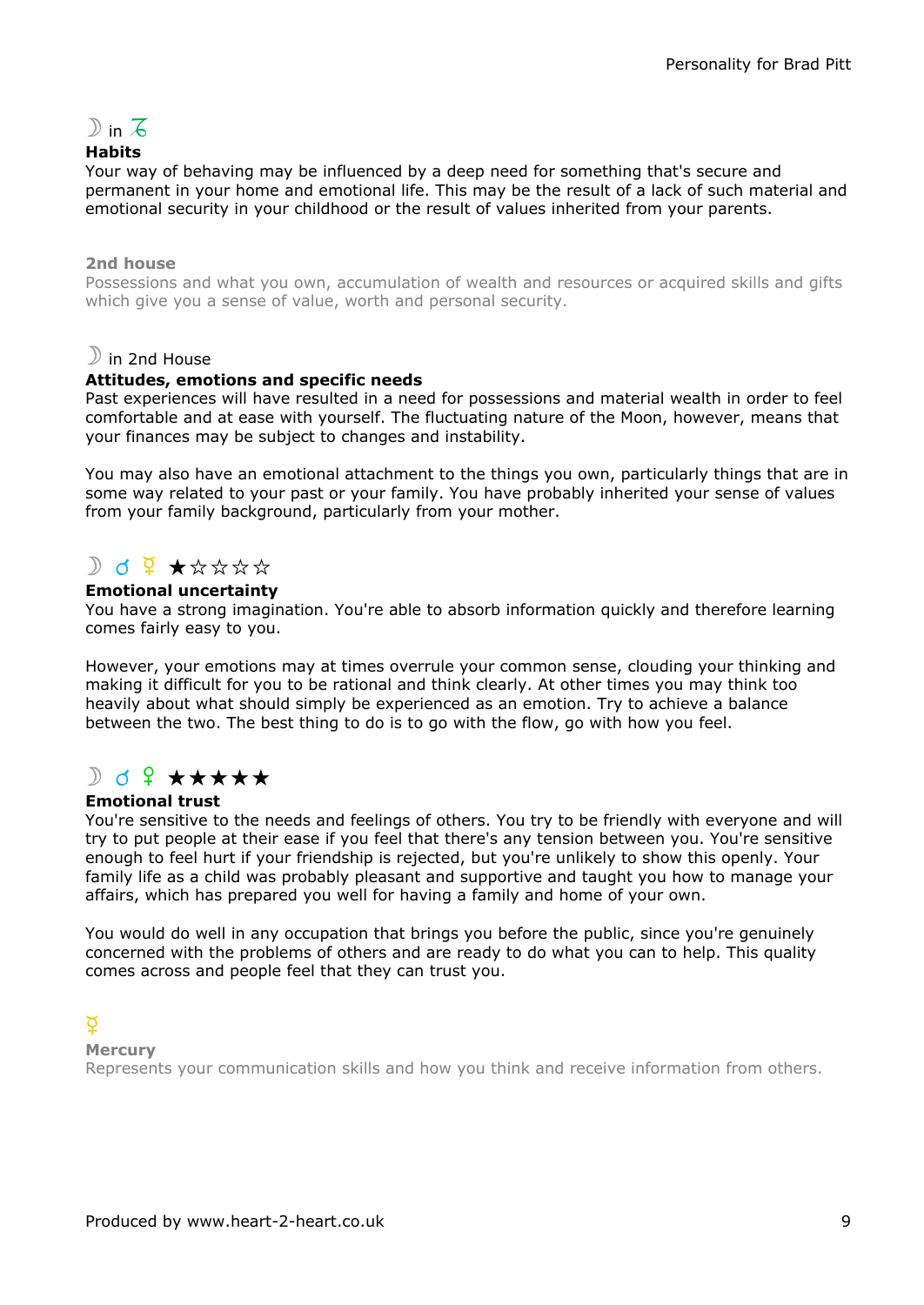# $\overline{2}$  in  $\overline{6}$

#### **Mentality**

Your thinking is generally grounded in the here and now, and concerned mainly with the need to provide material necessities. You're capable of concentrated and methodical thinking, especially if it's directed toward some ambition or goal, to which you can apply your mind with a great deal of perseverance and discipline.

The way you communicate with others may also occasionally be influenced by practical considerations, or with a view to attaining some goal or ambition. There can be a tendency toward pessimism if things don't work out as you thought they would, but your persistence will usually pull you out of it.

#### $\frac{8}{4}$  in 2nd House

#### Communication skills

Your thoughts will be heavily influenced by finances and the acquisition of material security. You'll generally be quite good at looking after your own financial resources, keeping careful account of all your incomings and outgoings. However, at times, you may tend to worry too much about these matters and therefore financial problems could cause difficulty with your nerves.

### d q f assss

#### Charm

You'll generally be fair and balanced in your thinking. When you express your opinions or have to make a decision on some issue, you'll more often than not take care to examine all sides and reach an impartial conclusion. You don't really like to offend anyone, not even people you disagree with.

Possessing a natural charm, you would make a good public speaker and should also get much pleasure from writing and the arts. You have a natural ability to turn your ideas into money and, as others generally respect your opinion, you usually have no trouble getting financial backing.

### $9$  d d<sup>2</sup>  $\star\star\star\star\star$

#### Confident

When necessary, you're able to express yourself with forcefulness and confidence. However, beware the tendency to talk others down. You'll also need to be aware that other people are entitled to their own opinions, even if you totally disagree, otherwise you may gain a reputation as being rather arrogant.

Having said this, you have a great deal of mental energy that you're able to apply tirelessly toward achieving your goals. All you need to remember is that others may not be able to keep up with your rather exhausting pace. Your mind is restlessly eager to gain new information; you are never satisfied with what you know.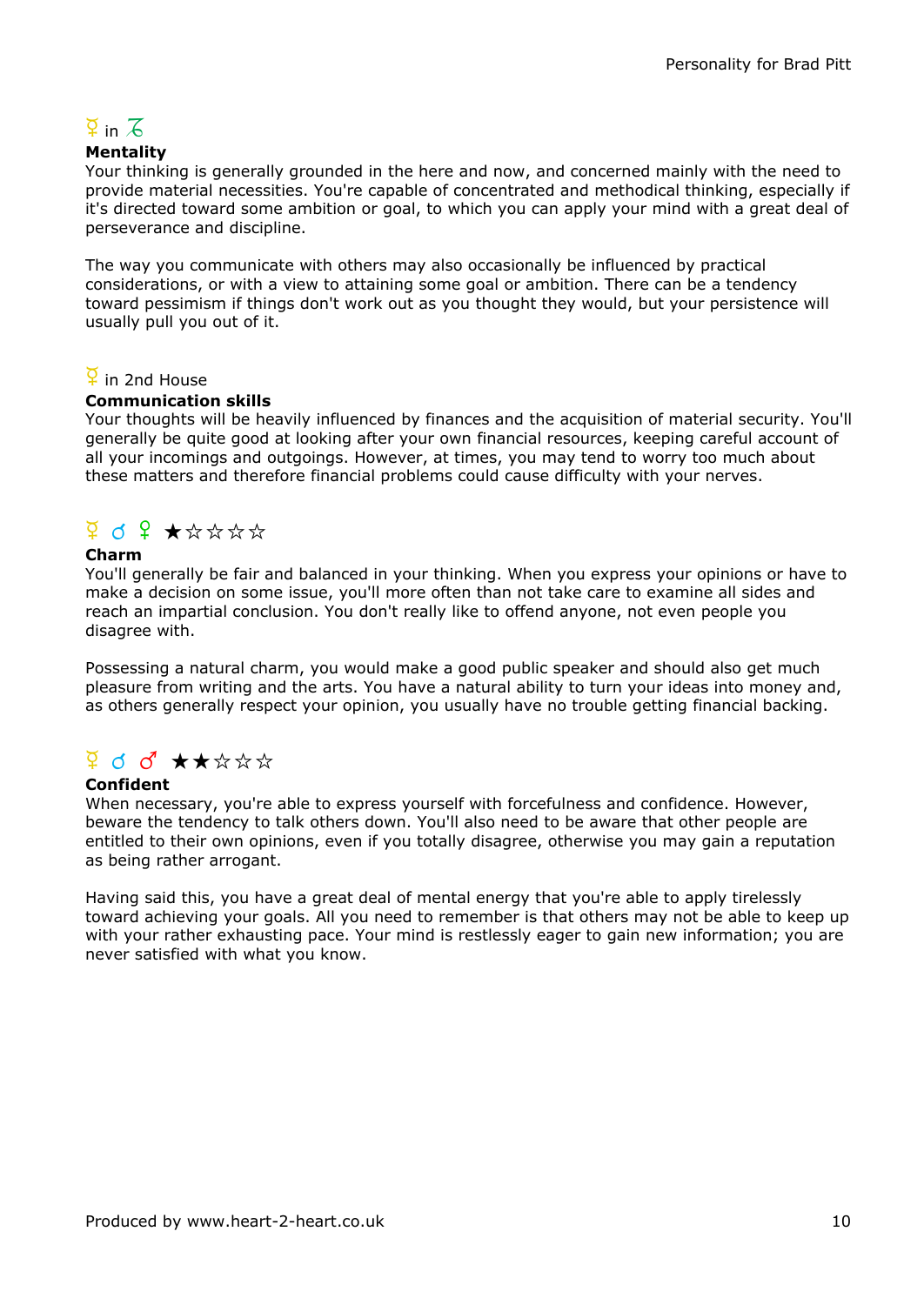### $\frac{9}{4}$  D + \*\*\*\*\*

#### **Conditioning**

Your mind is always on the go and eager to learn as much as you can. You'll probably achieve this through study and training. However, at times, extreme optimism may prevent you from seeing or accepting obstacles to your plans. At these times therefore, you'll need to be completely honest with yourself as to what is, and isn't, possible.

There may be a conflict between your intellectual and religious beliefs. Because of this, you'll probably end up searching for a philosophical outlook that is both intellectually and religiously satisfying, but the influence of past conditioning may cause much conflict before you finally resolve the issue.

### $\frac{d}{dx}$   $\wedge$  H  $\star$   $\star$   $\star$   $\star$   $\star$

#### Inventive

Your mind works so fast that you may consider other people's thinking to be slow by comparison. You can identify problems quickly and make logical leaps that others may ponder over for a long time. When you reach a conclusion it seems as if the answer just came intuitively, when it was in fact the result of extremely fast analysis. You have an original and inventive mind, open to new ideas and new ways of thinking and you seek new knowledge avidly.

### $\frac{d}{dx}$   $\frac{d}{dx}$   $\frac{d}{dx}$   $\frac{d}{dx}$   $\frac{d}{dx}$   $\frac{d}{dx}$   $\frac{d}{dx}$   $\frac{d}{dx}$

#### **Training**

You have a sensitive and intuitive mind, often sensing and seeing things that others may miss. You have a strong imagination with thoughts that can be inspired, but you don't generally waste time in daydreaming, as the ideas that come to you have to stand the test of reason. You're idealistic, but not unrealistic.

You need to plan some kind of goal to follow and possibly get into higher education in order to make the most of your imagination and understanding and open your mind to limitless possibilities; some formal training or discipline is needed.

## $\frac{d}{dx}$   $\Delta$   $\frac{d}{dx}$   $\star$   $\star$   $\star$   $\star$   $\star$

#### Analyst

You have an analytical mind that is able to penetrate beyond surface appearances. You're therefore suited to any form of research or investigation since you always want to get to the truth of any matter.

You need to find some kind of meaning to life and your experiences and then to communicate the understanding and knowledge gained from your experiences to others. But do beware being too opinionated as at times you'll identify too strongly with what you believe in, and will defend your viewpoint without compromise.

#### $\Omega$

Venus

Represents how you express your emotions within love, marriage and other personal relationships. It also indicates your attitude towards money, possessions and your aesthetic values.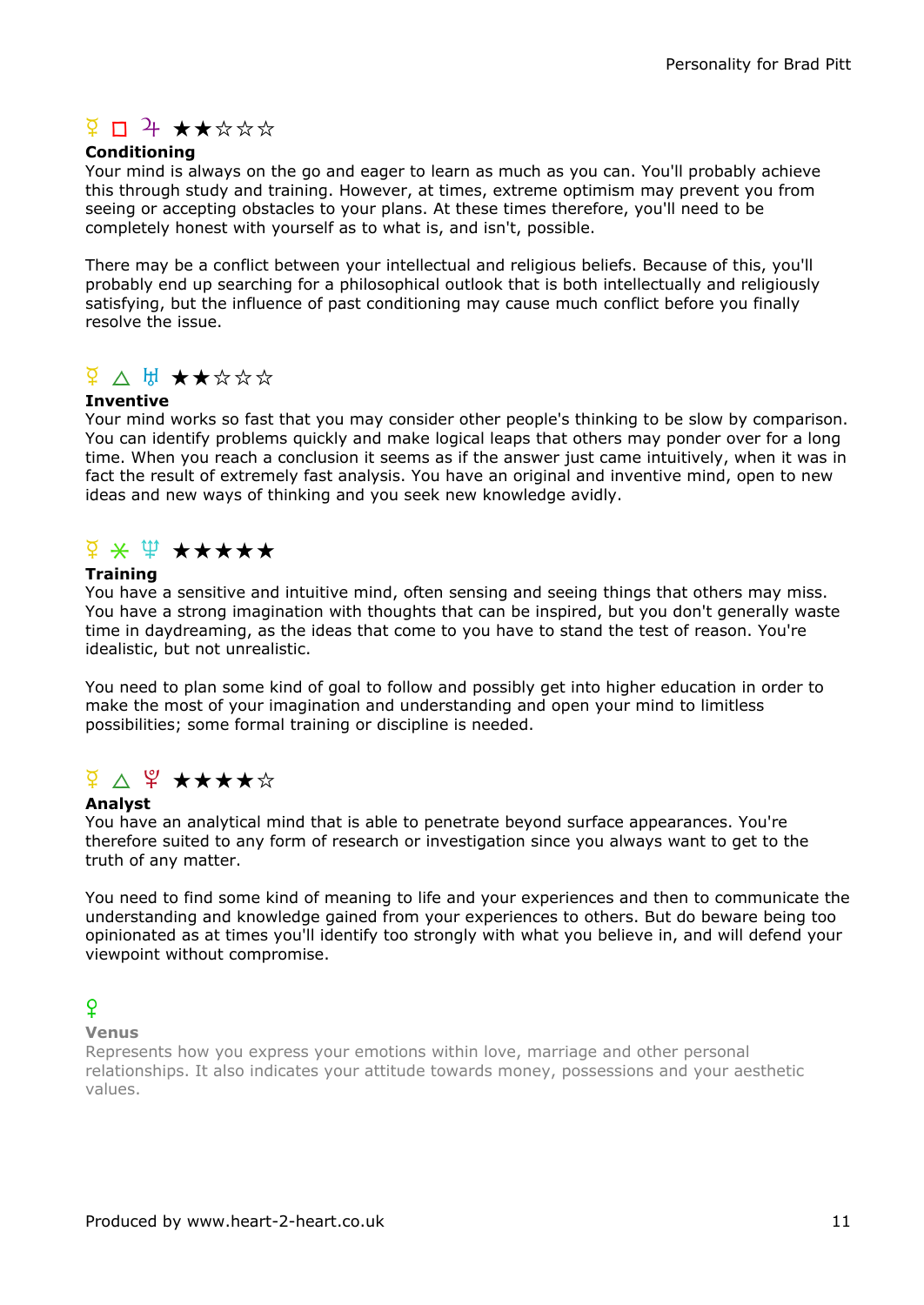# $9$  in  $7$

#### Capacity for love

You have a rather conservative and practical approach to relationships. You're generally attracted to people who promise security and long-term commitment. You're also capable of seeing the potential in your partner and pushing them to achieve the highest that they're capable of. This may take some time and investment on your part, but you're patient.

You need to know where you stand at all times, from day to day arrangements to long term plans and goals. It takes some time for you to trust enough to allow others to get close to you, but when you're able to relax, others see the warm sensuous side of your nature.

Financially, you always try to be in control. You keep careful track of your bank balance, as you need the security of always knowing your position. This stems from a need to maintain financial independence. You go for the long-term investment, rather than risky, 'get rich quick' schemes. You have a talent for taking nothing and building something solid and secure from it.

### $\frac{6}{5}$  in 2nd House

#### Love and what you value most

You love the good things in life and have the ability to attract the things you want. You may occasionally, however, place too much value on material possessions and creature comforts. When in love, you have a need to form stable and lasting relationships, but may become too possessive.

### $P \not\sqcup \mathbb{H}$   $\star \star \star \star \star$

#### Unconventional relationship

At times you may experience some difficulty and sudden changes or breaks in your relationships. If people try to get too close too quickly you'll rapidly back off.

You also probably have little regard for traditional forms of marriage since this would considerably reduce your freedom to do what you want, a freedom you don't easily relinquish. Any form of jealousy and possessiveness particularly horrifies you.

Even if you are involved in a serious relationship, or married, you'll still demand a great deal of freedom and independence for yourself. You may try to suppress these needs for a while out of respect for the other person's feelings or wishes, but if you do so for too long, the tensions will build up until your need for freedom erupts to the surface.

### $\vec{C}$

#### Mars

Represents your sex drive, stamina and how aggressively you assert yourself and express your desires.

# $\sigma$  in  $\overline{6}$

#### Driving force

The more aggressive side of your character should generally be well controlled. This doesn't mean that you won't ever lose your temper or do anything on impulse, but you have the capacity to channel your energies into working for long-term goals and ambitions, even if it means a certain amount of self-denial or sacrifice to achieve them.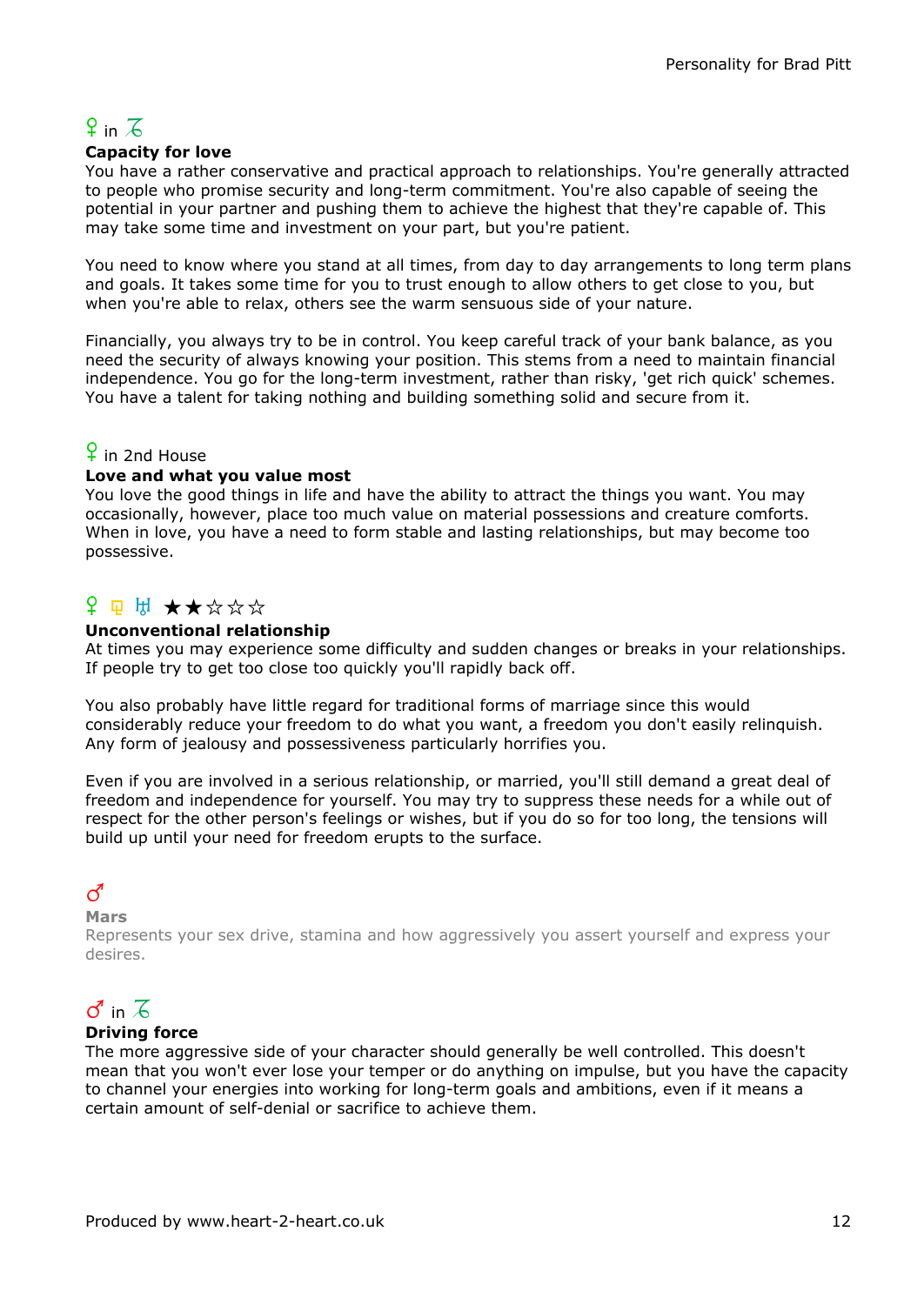### $\sigma$  in 1st House

#### Stamina and assertiveness

You'll have plenty of energy and will be able to assert yourself directly and if necessary, rather forcefully. Restrictions on your personal freedom will rarely be tolerated. You're certainly not the type to sit quietly in a corner - you need to let everybody know that you're around!

### $37 + 44 + 44$

#### Don't Overdo It

You possess abundant physical and mental energy but, at times, this energy can be rather undisciplined and uncontrolled. Over the years you'll learn how to channel the energy positively into productive activities.

You'll probably have a desire to achieve great things, and, indeed, you certainly have the ability and determination to do so!

However, there's also a tendency to overdo things. In your desire to get ahead you're generally prepared to work long and arduous hours, often at the expense of the needs of your physical body, and possibly even your domestic life. You'll therefore need to learn when to rest if you wish to avoid nervous exhaustion and to say 'hello' to your family occasionally, if only to let them know that you are still aware of their existence!

### $\sigma$   $\wedge$  H  $\star\star\star\star\star$

#### Risk taking

Your energy level is bound to be high, as you're always on the go with plenty to occupy you!

You value your personal freedom and independence highly in all areas of your life, from your job to your relationships. In your work, you'll certainly not be satisfied with a normal routine 9 to 5 job - you need something that keeps you on the move and maintains your interest.

You'll approach anything that really interests you with a great deal of energy and enthusiasm. In your personal relationships, independence and freedom of action are again very important to you and you will not tolerate a relationship that confines or restricts you for too long.

You are a free spirit with a desire for adventure and many people will admire you for your initiative, originality and your willingness to take risks that often pay off.

### $\sigma$   $\wedge$   $\mathcal{L}$   $\star$   $\star$   $\star$   $\star$   $\star$

#### Powerful motivation

Your physical drives and desires are strong and intense, but controlled and purposeful.

You have the ability to act quickly in any emergency and to make far-reaching decisions and commitments that others may need a long time to consider. When necessary, you can also be quite fearless in defending your own rights and those of others.

#### $\overline{2}$

#### **Jupiter**

Represents expansion, your sense of fun, optimism and generosity. It also gives information concerning your religious and philosophical beliefs.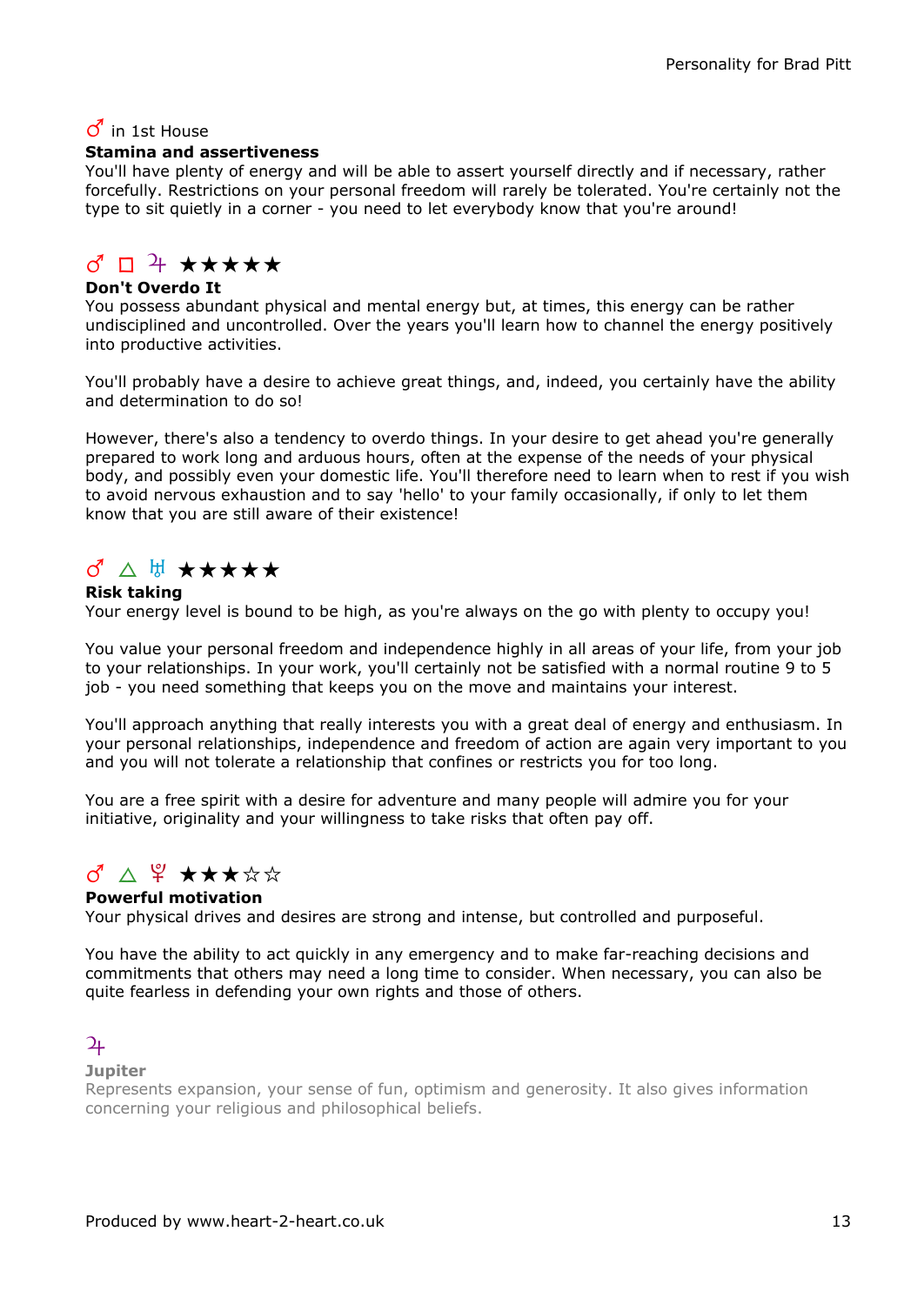# $2<sub>1</sub>$  in  $\gamma$

#### Optimism and understanding

You will need to maintain a high energy level, coupled with a sense of self-esteem, in order to make the most of opportunities that come your way. This will be easy enough when things are going well, (at such times you'll feel confident and determined) but when things go wrong your determination may dissolve or you could react with anger.

You're an independent individual who needs freedom to pursue your own goals and what's more you don't like to be obstructed on the journey.

#### 4th house

Family and cultural conditioning, your a sense of belonging, deep inner feelings and habit patterns. Experience of your parents, your own home, and conditions surrounding you during the second half of life.

### $\frac{1}{4}$  in 4th House

#### Optimism and understanding

Your home life can be a source of inspiration and faith, provided that it is not experienced as too restricting.

You may have inherited a religious, philosophical or nomadic nature through your family background or early home conditions.

You have a powerful and expansive spirit wanting to be freed. In you there is an underlying optimism and faith in life that will come to the fore as you grow older and which promises that the second half of life will be fulfilling and rewarding.

### $4 \times 7$   $+$   $+$   $+$   $+$   $+$   $+$

#### Expectation

You could become obsessed with the need to achieve at all costs.

Never satisfied with what you have already gained, you may find yourself constantly seeking to press ahead and do several things at once, tending to brush aside other people's objections or advice to slow down and possibly being convinced that they are trying to hold you back. At times, however, those closest to you may feel neglected and left out and the resulting domestic problems could bring life to a crashing halt.

However, if you do take care to include others in your plans, and don't try to do everything yourself, then you'll find that you have the support you need to achieve whatever you desire and still have time to relax and just enjoy life!

#### $t$

#### Saturn

Represents your sense of responsibility and limitations. It shows how you react to setbacks and the areas in which you are most fearful and insecure. Nevertheless, it is also the planet that teaches the important lessons of life and can become your greatest strength.

#### $\frac{1}{2}$  in  $\approx$

#### Challenges

It's important that you set objectives in life because once they have been determined they will be followed through to completion. You also enjoy being with others and belonging to groups or associations, which helps give security to your personal and professional life. Produced by www.heart-2-heart.co.uk 14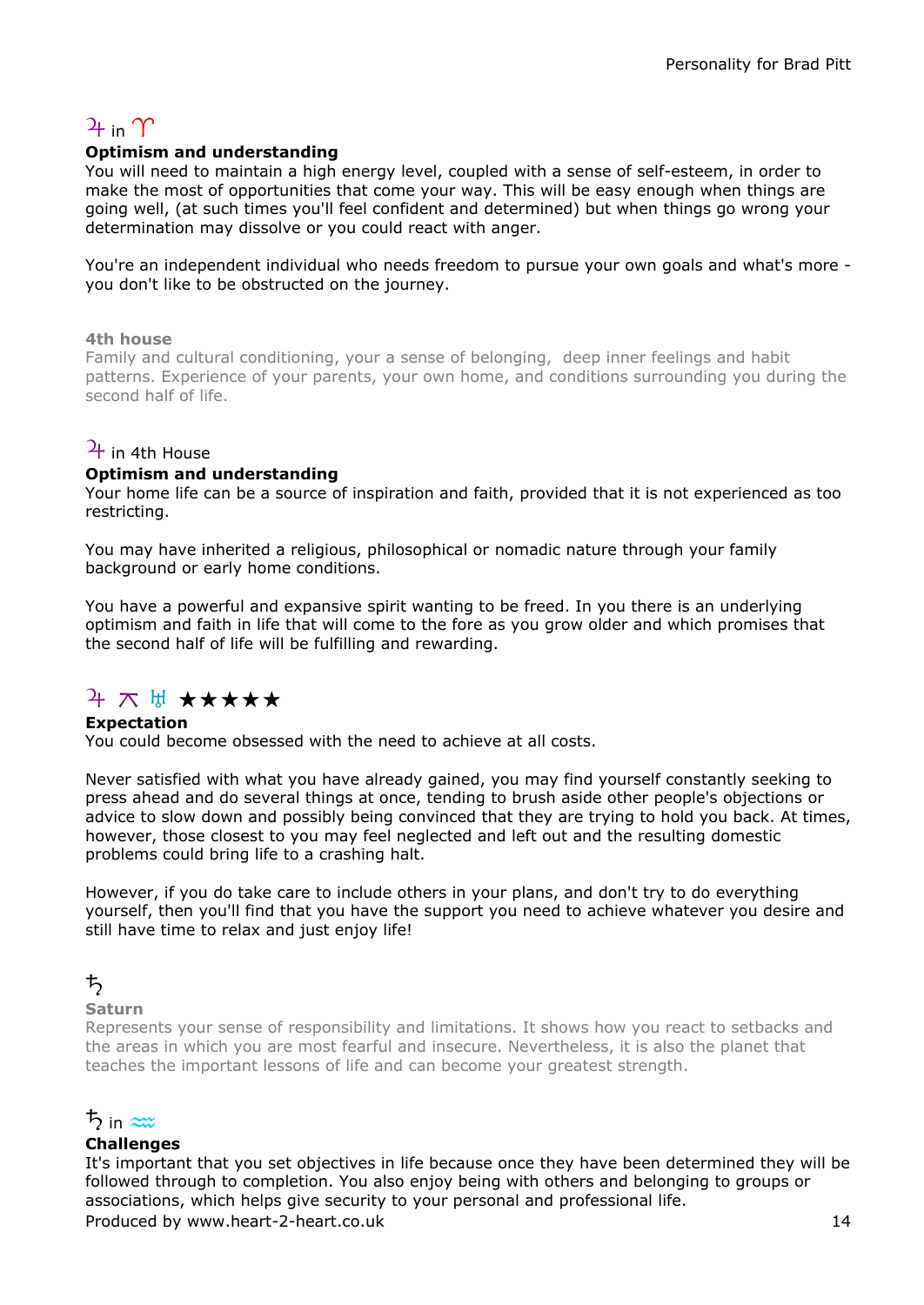### $\frac{1}{2}$  in 2nd House

#### Setbacks and insecurities

You have a powerful need and ability to earn your keep through your own efforts. Even if you come into money through luck or inheritance, you'll still feel a greater sense of satisfaction from what you make through hard work. On the other hand, financial security may at times be hard to come by and only gained through considerable effort.

### ゟヿ<del>゙</del>゙゙<del>゙</del>゙゙゙゙゚゚<del>゙</del>

#### Mixed dreams

At times you may feel unable to achieve a sense of real security, feeling that the results of all your efforts can at any moment be washed away by some unforeseen tide of events. Occasionally there's also a conflict between your sense of reality and your dreams and you may therefore swing between being a hard-headed pragmatist and a hopeless dreamer.

#### $H$

#### Uranus

Represents the expression of your need for freedom and independence and the way you choose to experiment with life. Uranus is the motivation behind your future dreams.

### $H$  in  $III$

#### Independence

You're not likely to stay in a job out of a sense of duty or tolerate work that has become routine and boring. Your work needs to allow you scope for originality, inventiveness and movement. You'll want to do things your own way and will dislike being bound by other people's rules and regulations. This could therefore lead to many disruptions and changes in your career. Beware being over critical. Unusual ideas about food may also lead to strange eating habits. There's also a slight danger of stress related illnesses and to being more accident prone than most.

#### 9th house

Your search for knowledge and awareness through travel and higher education. The law, religion and the use of your higher or more intuitive mental faculties.

### $\frac{H}{d}$  in 9th House

#### **Individuality**

You search for truth in the realm of philosophical and religious thought. You need to find a philosophical or religious belief system by which to order your life. You'll not, however, be content to accept the beliefs of the past.

You're able to bring new concepts and ideas into whatever field you're working or studying in, although this eager search for knowledge may cause you to suddenly abandon the work you're doing before it's completed.

Travel in foreign lands and meeting people of other cultures would be particularly beneficial to you, deepening your level of understanding and revealing possibilities that you've previously been unaware of.

### $H d \nsubseteq X \star \star \star \star \star$

#### Forces of change

Everyone around your age is part of a generation that's not fooled by empty promises. Freedom for the individual and environmental issues will be of importance to you.

Produced by www.heart-2-heart.co.uk 15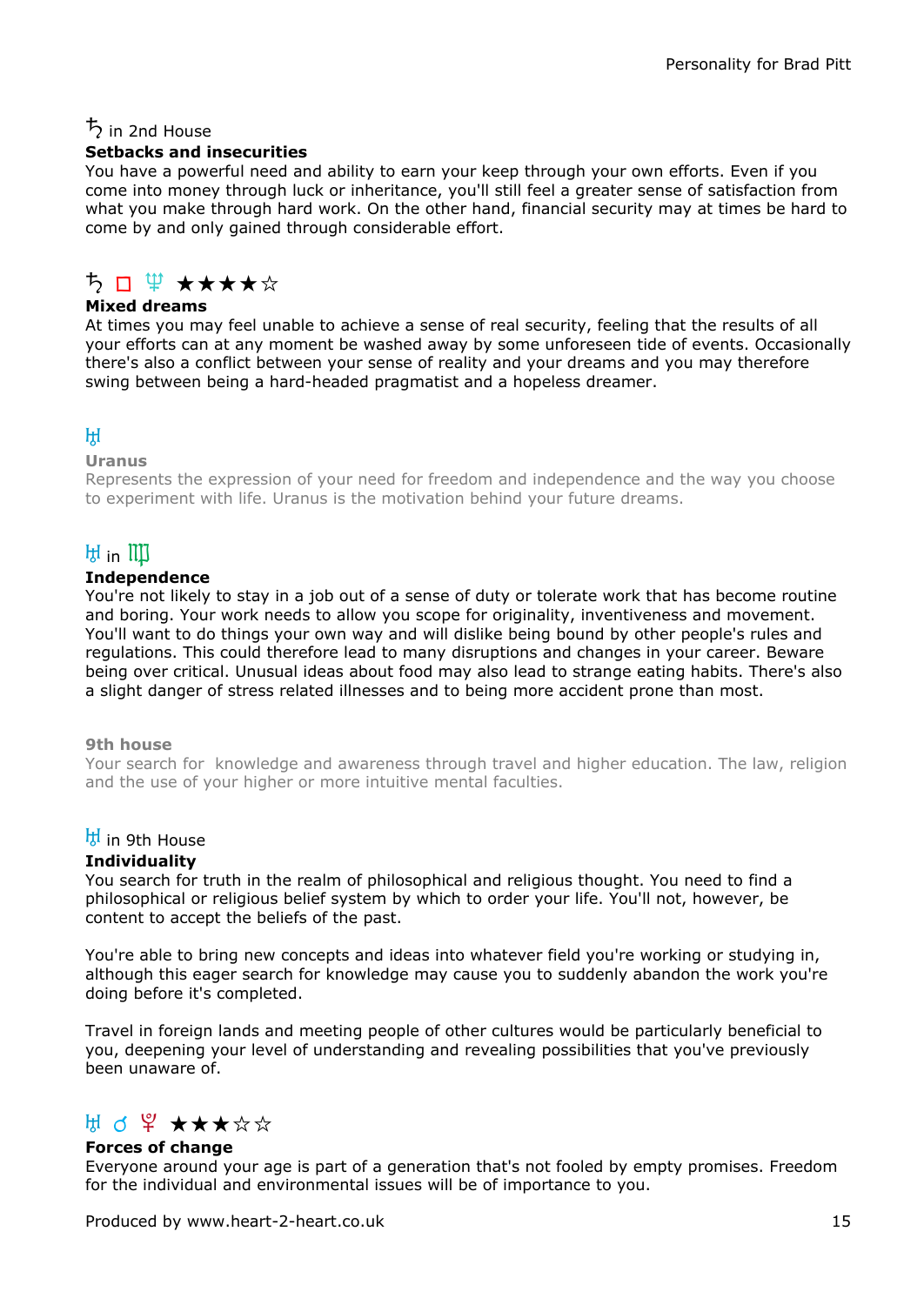### tt

#### Neptune

Represents your spiritual self, dreams, imagination and creative abilities.

# $\Psi$  in  $\mathfrak{m}$ .

### Idealism

Born between 1957-1970 you are part of a permissive generation whose experimentation with sex and drugs invaded everyday life and eroded many traditional family values. This was also the most prominent time of the Cold War, a time of spies and secret surveillance.

11th house

Where you look to the future your hopes and wishes. Your friends, how you act in group situations and the kinds of groups to which you are attracted.

### $\Psi$  in 11th House

#### Self sacrifice and uncertainty

You have a need to help others less fortunate than yourself. However, there may occasionally be some confusion and uncertainty surrounding friendships. You can attract, and be attracted by, friends who seek a deeper meaning in life and an awareness of deeper levels of reality. On the other hand, you may be attracted to friends who seek to escape from dealing with reality through drink and drugs. Most likely your friends will be a mixture of both.

### $\mathfrak{P} \times \mathfrak{P} \star \star \star \star \star$

#### Generational influences

Starting in 1942, and for the next hundred years, everyone born during this time will be affected by the changes taking place in the world's collective psyche. The keynote of this entire period will be the complete transformation of our existing scientific, religious and political belief systems.

### $\mathfrak{L}$

#### Pluto

Represents the secretive side of your nature, your obsessions and shows us how to come to terms with and deal with your deepest insecurities.

### $\mathfrak{P}$  in  $\mathbb I\mathbb I$

#### Forces of change

Pluto was in Virgo between 1957-1971. When you were born your generation experienced a time of powerful political forces such as trade unions, unparalleled changes within the health and welfare system, a time of tremendous changes within many work environments due to computers and automation. New developments in birth control led to greater sexual freedom, and experimentation with psychedelic drugs revealed previously unknown levels of consciousness.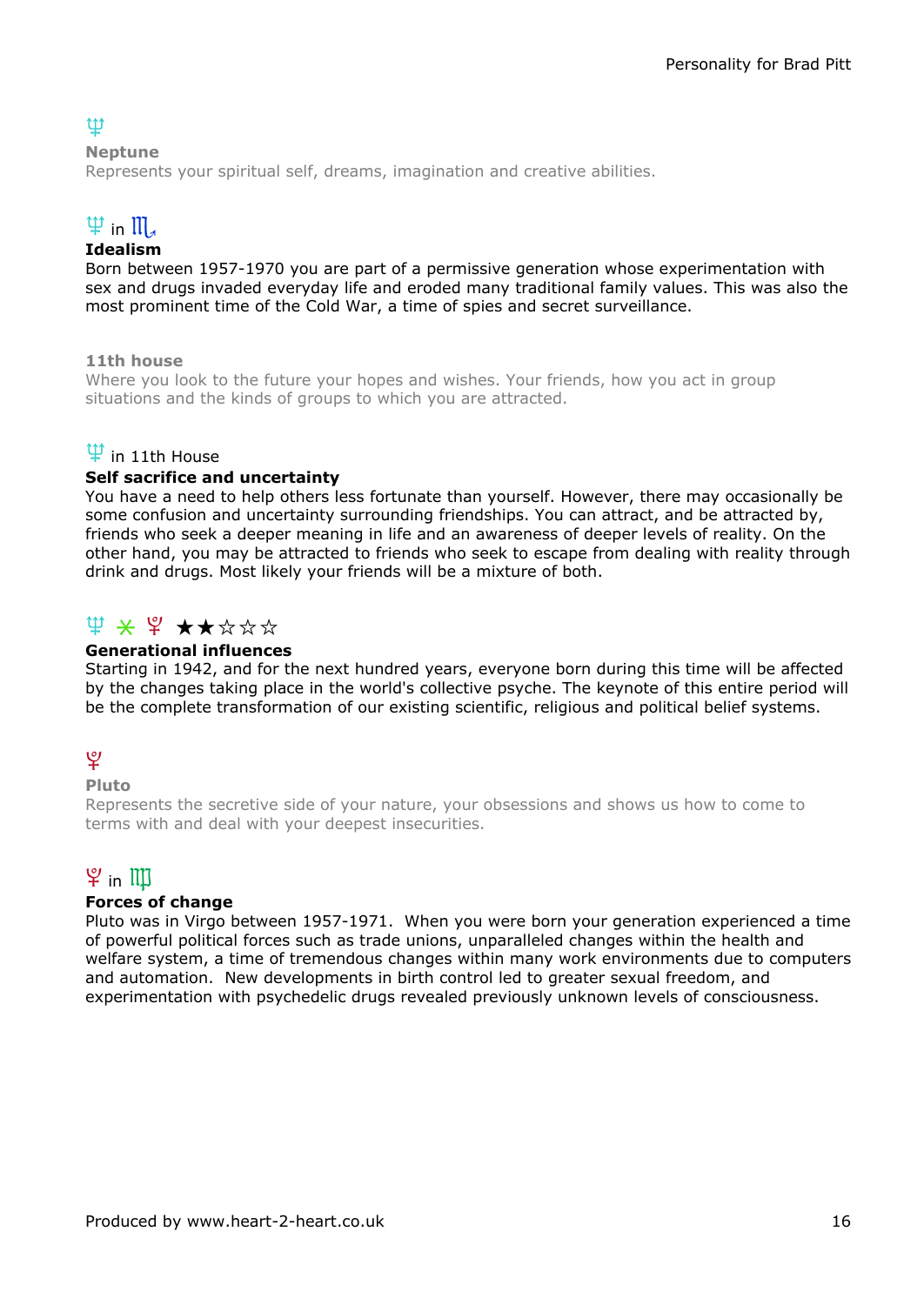### ; in 9th House

#### Secrets, powerful obsessions

In your search for meaning in life, either through religion or through travel, your belief system may undergo dramatic changes where all that you previously held to be true is destroyed, to be reborn on a different level. On the other hand you may react by denying any meaning or purpose to life altogether, taking the view that there is no point to anything since it all ends in death anyway.

One way or the other, there's a strong urge to examine these issues and what you find or discover may force you to go through inner changes. Learning from different cultures and traditions could also be of tremendous benefit to you.

 $MC$ The Midheaven Represents your ambitions and potential for achievement.

### $MC$  in  $III$

#### Career

Being versatile, meticulous and attentive in the administration of your work, much practical energy will be directed towards the achievement of responsibility and authority. Your patience and attention to the smallest detail will allow you to take advantage of opportunities that others overlook. However, beware becoming bogged down in petty details or excessive worry over career matters that could lead to debilitating nervous tension and ill health.

### $\Omega$  in 69

#### Future growth

Learn the value of home life and your ability to express emotions honestly. Do not be afraid of being wrong.

### $8$  in  $\overline{6}$

#### Developing experience

Be responsible for your own destiny.